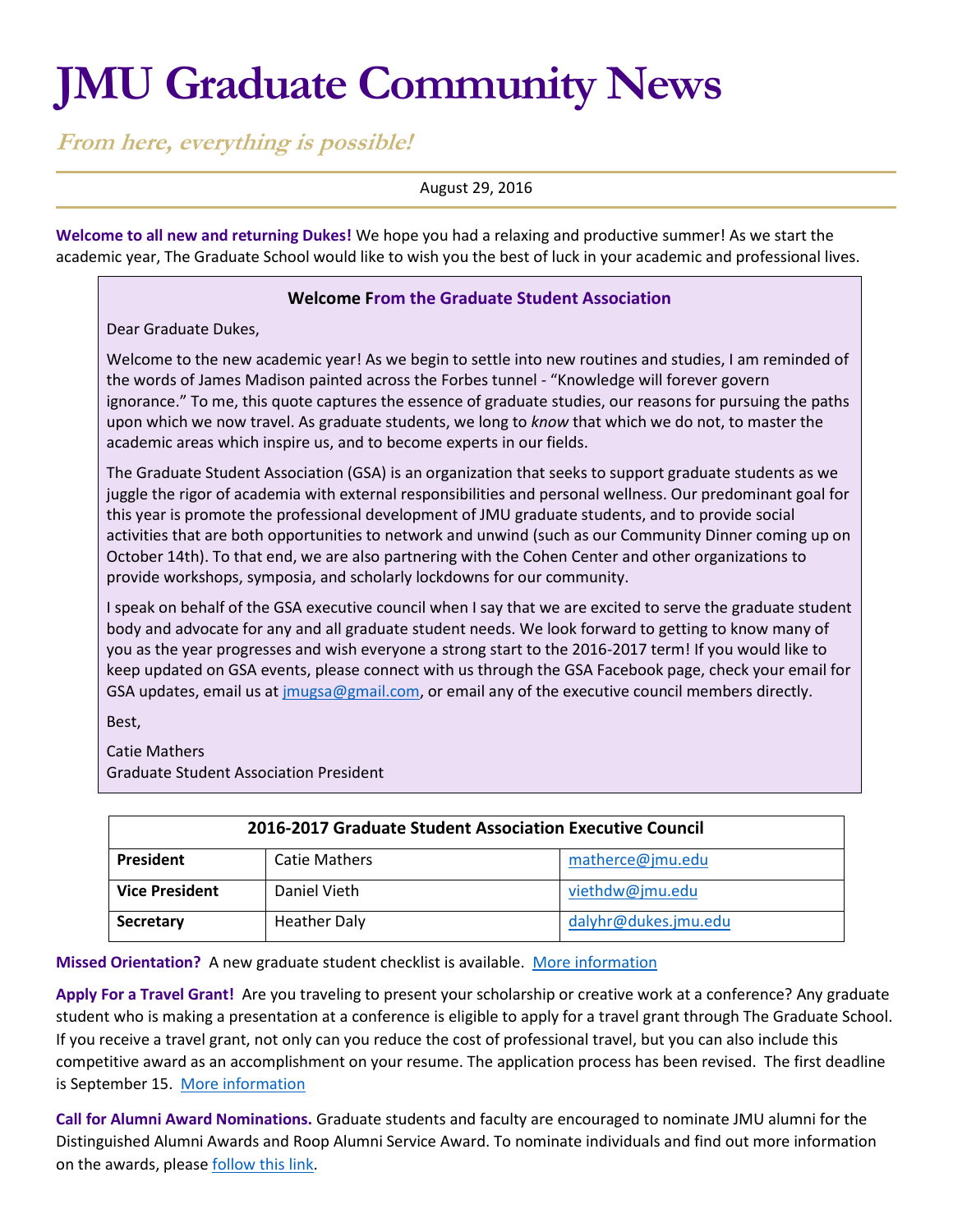**Graduate Students are Encouraged to Participate in JMU's Alternative Break Program (ABP)!** ABP offers service opportunities with communities in the United States and abroad. Team typically consist of 7-9 student participants, 2 student co-leaders, and 1 Learning Partner. Breaks take place one weekend/month each semester, and during academic breaks such as Thanksgiving, January, Spring, and May. Graduate students are always welcome to participate as a student and you can be considered for leadership roles such as serving in the role of Learning Partner for weekend breaks. Learning Partners are now being recruited, considered and selected! For more information, contact [abp@jmu.edu](mailto:abp@jmu.edu) or visit thei[r website.](http://www.jmu.edu/abp/)

**Interested in Mentoring College Students?** The Office of Student Accountability and Restorative Practices offers JMU faculty, staff, and graduate students the unique opportunity to mentor students who have broken the university's code of conduct. Mentors will help students create a personal mission statement, identify goals, and develop strategies for achievement. Together, the mentor and mentee will develop a relationship of mutual respect and trust. Interested individuals must attend a half-day training to become a mentor on September  $16<sup>th</sup>$  at 1 pm in Student Success Center, Room 4049. To RSVP or find out more information, please emai[l stovalak@jmu.edu](mailto:stovalak@jmu.edu) or visit th[e website.](http://www.jmu.edu/osarp/civiclearning/mentor/index.shtml)

**Call for Submissions.** Columbus State University is calling for proposal submissions to the Dr. Gregory P. Domin Graduate Conference on November 2 & 3 in Columbus, GA. The conference is unique in that the environment is inclusive and relaxed, which allows a free flow of ideas and knowledge among participants. The conference will host an exciting Three Minute Thesis competition, where students will present their work in 3 minutes to a diverse audience! For deadlines and more information, please follow [this link.](https://gradschool.columbusstate.edu/gradconference/)

**Need a Job?** Currently, there are 38 student positions, as well as 15 wage positions, for which graduate students might qualify, posted on JMU's [Joblink.](https://joblink.jmu.edu/applicants/jsp/shared/frameset/Frameset.jsp?time=1472213991546)

**Hungry?** Did you know that JMU has 28 [dining facilities](https://jmu.campusdish.com/) offering everything from coffee and snacks to full meals. A wide variety of [meal plans](http://www.jmu.edu/cardctr/mealplan.shtml) are available for reduced-price campus dining.

**Need help moving to Harrisonburg?** Information about City Services (utilities, trash & recycling, public transportation), vehicle registration, local schools, information about pets, information about places of worship, etc. are available in the [City of Harrisonburg Moving Guide.](https://www.harrisonburgva.gov/moving-guide)

**Want to attend a JMU Sports Event?** Currently enrolled graduate students are eligible for free admission to all regular season home athletic events. Ticketing procedures vary by sport. [Student ticket information.](http://www.jmusports.com/news/2014/6/23/Stu_0623144511.aspx) All team schedules can be found at [jmusports.com.](http://jmusports.com/) Students can earn points for attending sporting events and engaging on JMU-Sports social media. Learn more at **Dukes Rewards**.

**Updates to JMU Student Handbook.** Every student is responsible for knowing and following JMU policies, which can be found in the updated JMU Student [Handbook.](https://www.jmu.edu/osarp/handbook/index.shtml) Students are encouraged to review the Handbook.

### **Upcoming Events & Deadlines**

- **Classes begin.** August 29.
- **First Fridays Downtown.** Head to Downtown Harrisonburg on Friday September 2 from 5-8 pm for a celebration of the arts! Over 30 venues will come together to celebrate music, photography, paint, and more with various workshops, performances, and viewing galleries. Perfect for any age! And the best part? This festival takes place every month! [More Information](http://downtownharrisonburg.org/downtown-calendar/)
- **Registration Deadline.** September 6. Last day to add a fall semester class without special permission, or to drop a class without receiving a "W."
- **Pale Fire Lit Share.** Does a piece of literature truly inspire you? Share it with others! Pale Fire Tap Room will be hosting its first ever Lit Share on September 7 from 8-10 pm. Guests are asked to bring an excerpt of inspiring literature to read aloud to others and join in a casual discussion[. More Information](http://downtownharrisonburg.org/downtown-calendar/)
- **GSA Tailgate.** September 10. More details to come!
- **GSA Meeting**. September 11, 5 PM. Cohen Center, Wilson 107.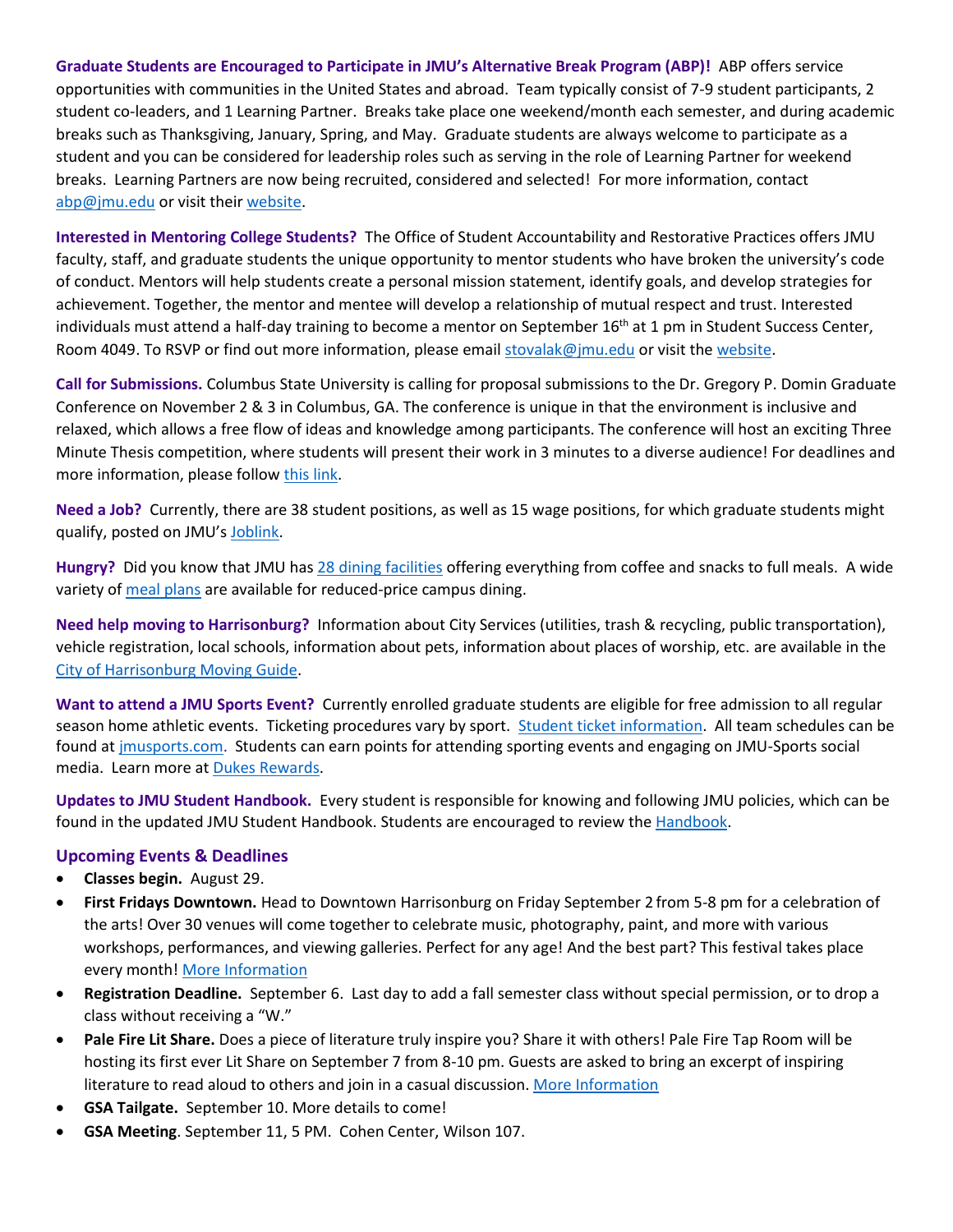- **The State of Higher Education for LGBTQ People**: Implications for Campus Polices and Programs will be the subject of the Dominion Lecture by Dr. Sue Rankin, Senior Research Associate of Rankin & Associates Consulting and recently retired as Associate Professor of Education in the College Student Affairs Program at Penn State. [More](http://www.jmu.edu/events/caucusgenderequality/2016/09/14-dominion-lecture.shtml)  [information](http://www.jmu.edu/events/caucusgenderequality/2016/09/14-dominion-lecture.shtml)
- **Last day to withdraw from university with cancellation of tuition charges**. September 16.
- **Cohen Center Speaker Series**: **Olga Pierrakos**. The first presenter in the 2016-2017 Cohen Center Speaker Series will be Olga Pierrakos, a previous JMU faculty member specializing in engineering and STEM education. With an astounding resume that includes serving as a Program Director for the National Science Foundation, Dr. Pierrakos will give insight into the current state of STEM careers and education. September 19, 5 PM, Madison Union 256. [More Information](http://www.jmu.edu/stories/cohencenter/2016/9-19-pierrakos-bio.shtml)
- **Graduate and Professional Fair.** Connect with recruiters from more than 120 programs from across the country. This event is not only for undergraduates. This is a great opportunity for master's students to learn more about doctoral programs. September 20, 4-7 PM. Festival Ballroom. [More Information](https://www.jmu.edu/gradfairs/students.shtml)
- **Graduation Application Deadline for December 2015 Commencement.** September 23.
- **Graduate Community Dinner.** October 14, 4 pm. Festival Center. All graduate students and their immediate family members are welcome! An email invitation will be sent during the next few weeks. We hope to see you there!
- **Cohen Center Speaker Series: Alex C. Parrish.** During what will surely be a fascinating lecture, Alex C. Parrish will explore rhetorical theory and practice with a biocultural emphasis. His work breaks down hierarchical thinking surrounding the idea of being a human, an animal, and a person. Currently, Mr. Parrish is an Assistant Professor of Writing, Rhetoric, and Technical Communication at JMU. October 24, 5 pm. Harrison Hall 1261. [More Information](http://www.jmu.edu/stories/cohencenter/2016/10-24-parrish-bio.shtml)
- **Withdrawal with W grade for semester.** October 27.
- **Scholarly Lockdown.** October 31, 2-5pm. Cohen Center, Wilson 107.
- **GSA Meeting.** October 31, 5pm. Cohen Center, Wilson 107.
- **Halloween Party!** Head to the Cohen Center on October 31 for the GSA Halloween party! Costumes are highly encouraged, prizes will be awarded, and food will be provided. 6 pm, Cohen Center, Wilson 107.
- **Thesis/Dissertation Deadline for December 2015 Commencement.** November 18.
- **All coursework must be completed.** December 16.

For additional events of possible interest, regularly check<http://www.jmu.edu/events>

### **Tips from TGS (The Graduate School)**

**Graduate Polices.** You are responsible to read and follow the graduate policies set forth in th[e Graduate](http://jmu.edu/catalog)  [Catalog.](http://jmu.edu/catalog) Important information regarding degree progress, including rules for successful progression and continuous enrollment are also on th[e Graduate School website](http://www.jmu.edu/grad/current-students/degree-progress/beginning.shtml)

**Approval of a Thesis or Dissertation Committee.** Students who are completing these sorts of project must submit a signed approval form to The Graduate School by the second week of the semester in which the student first registers for thesis or dissertation credits. [Approval form](http://www.jmu.edu/grad/_files/CommitteeApprovalForm2014-15.pdf)

**Monitor your Dukes E-Mail account!** Official information is sent to each student's officia[l Dukes e-mail account.](http://www.jmu.edu/computing/helpdesk/selfhelp/DukesEmail.shtml) Check your @dukes.jmu.edu e-mail account on a regular basis.

**Monitor [MyMadison!](http://mymadison.jmu.edu/)** The *Student Center* i[n MyMadison](http://mymadison.jmu.edu/) is where you will find advising information, register for classes, and where you can view "*To Do Items"* that will keep you on track towards graduation. Use the Student Center to update your mailing address and cell phone number. It is *your responsibility* to maintain accurate contact information. Check your account regularly. Don't miss important information!

### **Essential Links:**

- **[Graduate School Website](http://www.jmu.edu/grad)**
- [Graduate Policies](http://www.jmu.edu/catalog/index.shtml)
- [JMU Student Handbook](https://www.jmu.edu/osarp/handbook/index.shtml)
- **•** [Forms for Graduate Students](http://www.jmu.edu/grad/current-students/graduate-forms.shtml)